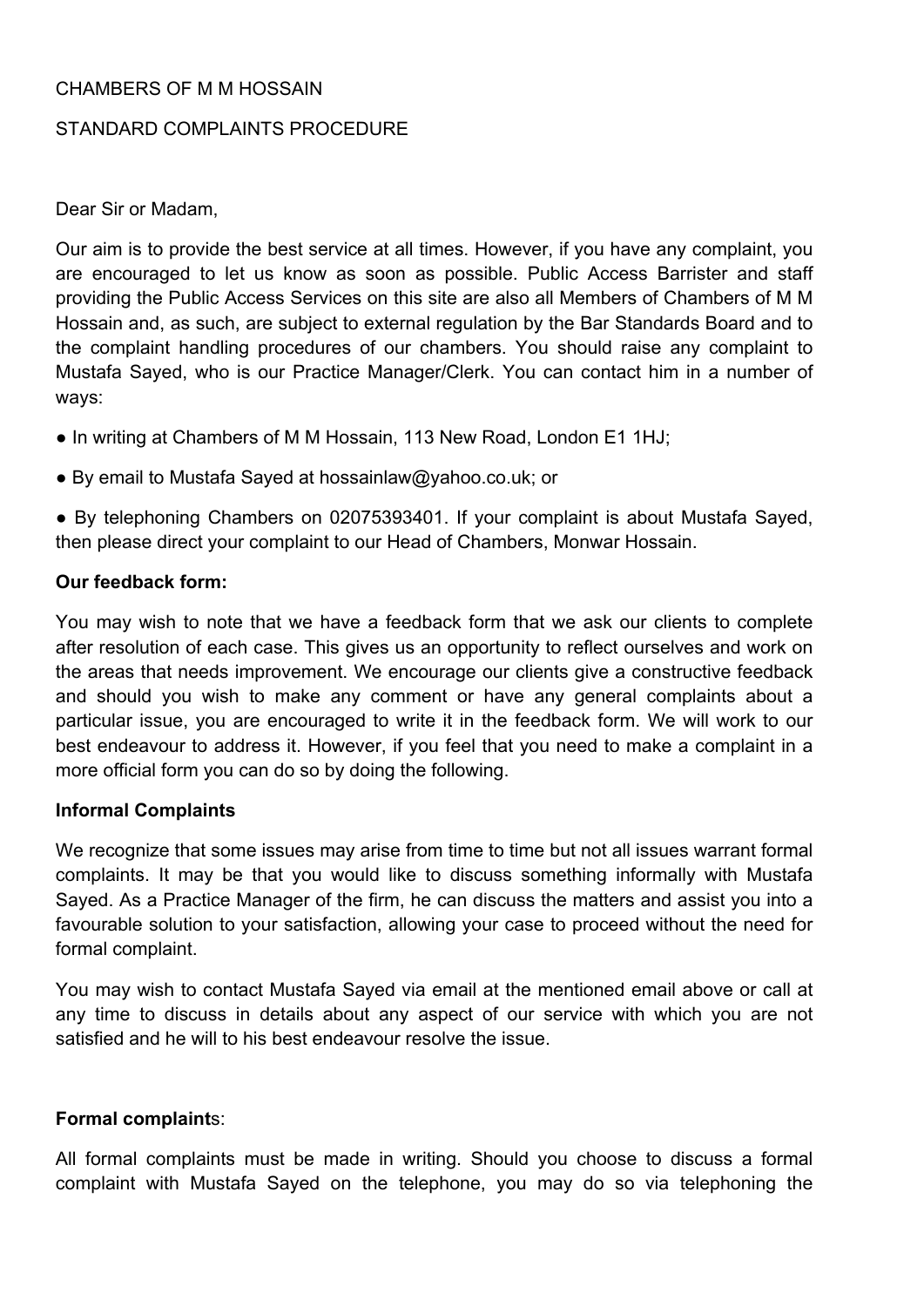Chambers and ask to speak to him in confidence. Following that you will be advised to provide a written complaint addressed to the Mustafa Sayed and the Chambers. This will enable us to deal with it effectively and properly and fairly to all concerned.

It is important that we understand the nature of your complaint correctly, so please tell us:

- Your contact details including your name, address, phone number and email address;
- You should mention the preferred method of communication to enable use to communicate with you;
- The name of the member or members of the chambers you are complaining about;
- The details of your complaint;
- What impact the complaint has on you; and
- What you would like done about it by us.

Please note that we take all complaints seriously and all the information you provide will be kept confidential and dealt accordingly. Once a formal complaint is received, Mustafa Sayed will:

- Acknowledge your complaint within 5 working days and inform you of a timetable for how he proposes to deal with your specific complaint;
- Review your initial complaint and request any further information, detail or documents that he needs from you within 7 days of receiving your complaint. She will invite you to respond within a further 7 days;
- Once we receive all the necessary information Mustafa Sayed will thoroughly investigate it ;
- Notify our professional indemnity insurers;
- Reply to your complaint within 14 days setting out the nature and scope of the investigation, his conclusions and the basis for those conclusions and, if he finds that you are justified in your complaint, his proposals for resolving the complaint;

Occasionally, it may take longer to reply to you. This may be due to annual leave, other professional commitments or because your complaint is particularly legally or factually complicated. If this is the case, Mustafa Sayed will inform you within the 14 day period that extra time is needed, and will tell you by when she will respond to you again.

#### **Investigation**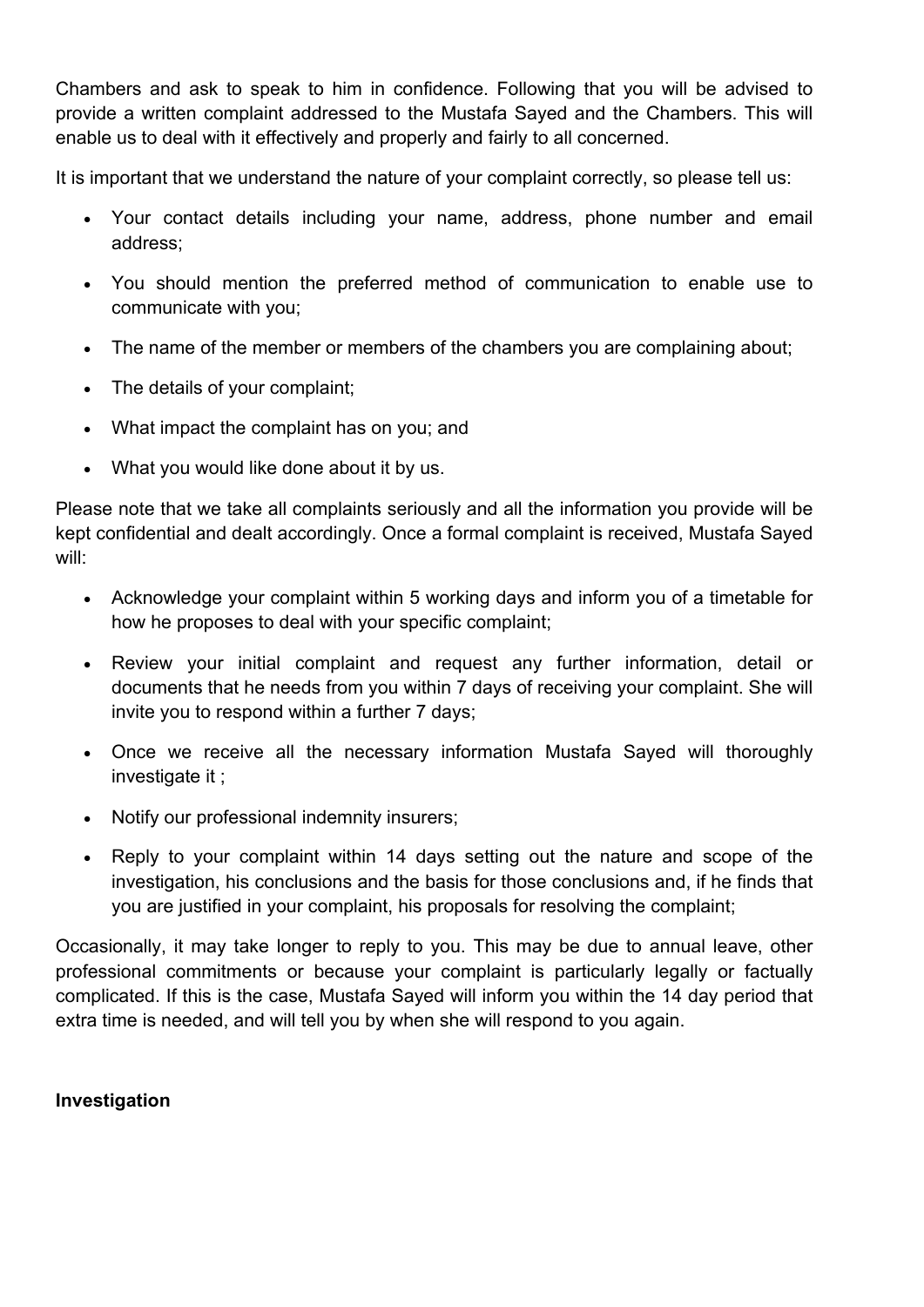Mustafa Sayed will thoroughly conduct the investigation. The Chambers allows a period of 8 weeks (maximum) to give response to a complaint, although in the majority of cases it is shorter. You will be kept informed of progress and the timescales throughout.

Your complaint will be carefully examined by Mustafa Sayed. He will go through your case file and all material held by Chambers of M M Hossain including documents, email correspondence with you and about your case and follow up with interviews of the person connected with the legal service provided to you and the person who is the subject of the complaint. They provided with an opportunity to give explanation.

After the completion of the fact finding, Mustafa Sayed will consider all of the material generated by his investigation, review the material and draw his own independent conclusions in relation to your complaint.

**All conversations and documents relating to the complaint will be treated as confidential and will be disclosed only to the extent that is necessary for the proper investigation of your complaint**. Necessary disclosure may include to the Head of Chambers, members of case working team and to anyone involved in working on your case or assisting with resolving the complaint and the investigation. Such people will include the barrister, pupil or staff member who you have complained about.

The Bar Standards Board (the regulatory arms of the Bar Council, the professional bodies for barristers) are entitled to inspect the documents and seek information about the complaint when discharging their auditing and monitoring functions.

We are also required by law to provide details of all complaints, and any associated material, to the providers of our professional indemnity insurance.

# **Record Keeping**

As part of our commitment to provide client care we make a written record of any complaint (both informal and formal) and retain all documents and correspondence generated in connection with the complaint for a period of six years.

We may refer to the detail of any complaint in the context of internal reviews, training our team and maintaining and improving standards. Where we do so, the information provided will be anonymised and will not mention you or the person complained of by name and we will not deliberately reveal the identity of any individual concerned.

#### **Taking your complaint further**

We hope that you will be satisfied with our complaints handling procedure.

However, if you remain dissatisfied after our final response to you, or we fail to respond to you within 8 weeks of receiving your complaint, you may complain further to the Legal Ombudsman.

The contact details are as follows:

# **Legal Ombudsman**